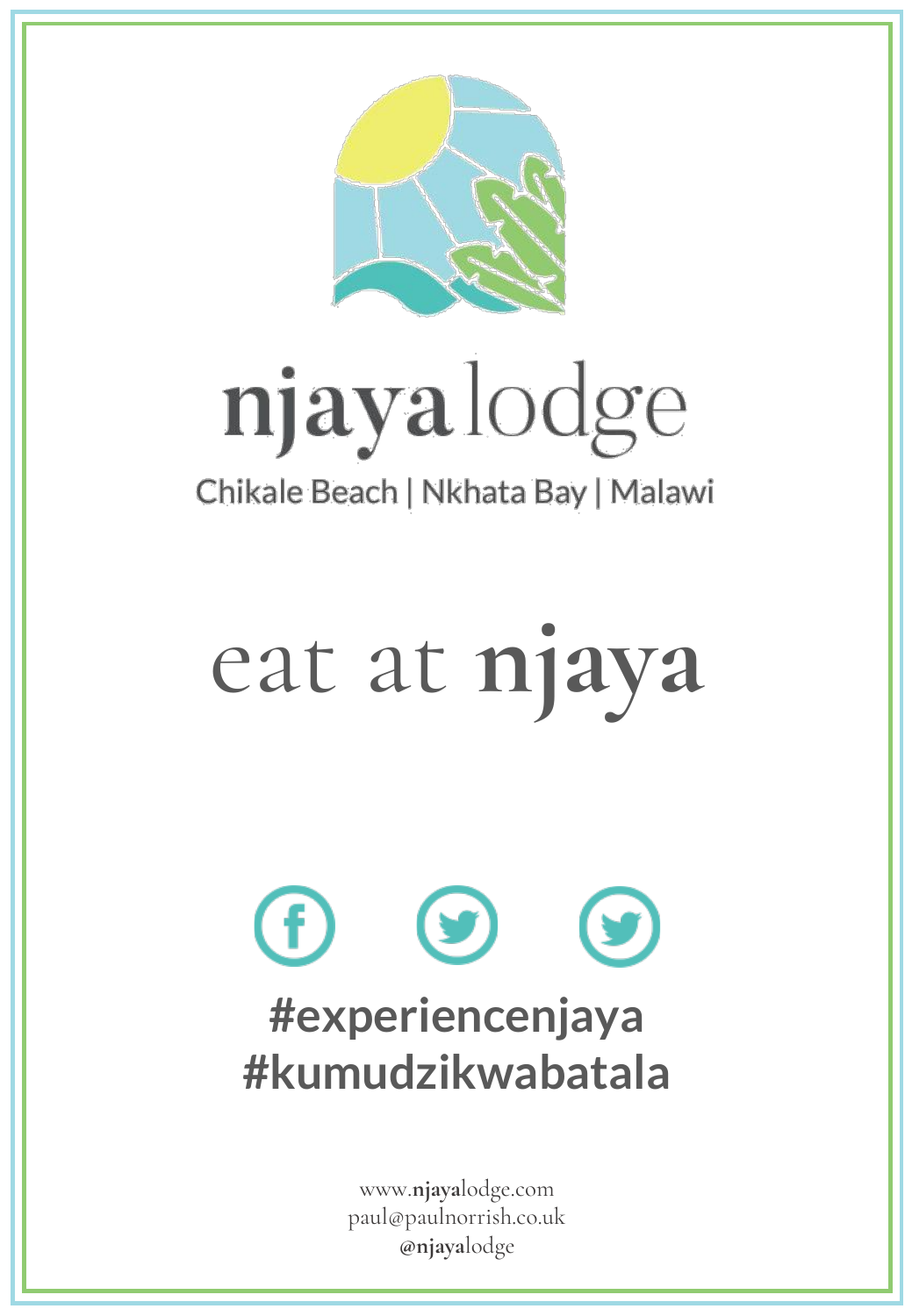## welcome to **njaya**



Our Restaurant and Bar is open all day until late. We aim to cater for a wide range of tastes and offer something for all vegeratarians, carnivores, pescatarians and vegans. We can alter dishes to take into account any food allergies/intolerances.

*just talk to dixon and he should be able to help*

All of our food is bought locally, from local farmers, fishermen, and artisans it is cooked to order so please allow for this.

If possible it's always best to choose a time, order and then relax and the food will be ready for you at that time. If you want a late dinner or early breakfast no problem just let us know.



Our speciality dish is fresh caught and grilled batala or butter fish which are unique to this stretch of Lake Malawi. We can serve it whole or filleted and is served with a choice of rice, chips, potatoes or nsima.

We offer room and beach service for food and drinks if you want to quietly relax on your own private beach. But we kindly ask you not to bring your own food drinks into your chalet, we don't offer self catering and we have a problem with ants, if you have food in your room you will be overrun with ants, very quickly.

If you need a special dinner, birthday cake, or beach dinner please just let us know and give us enough time for us to plan and prepare.

If you are wanting to come for a quick lunch or dinner then simply *order via whatsapp* with: what you want; how many people; what time you will be arriving and we will endeavour to have it ready for you when you get here.

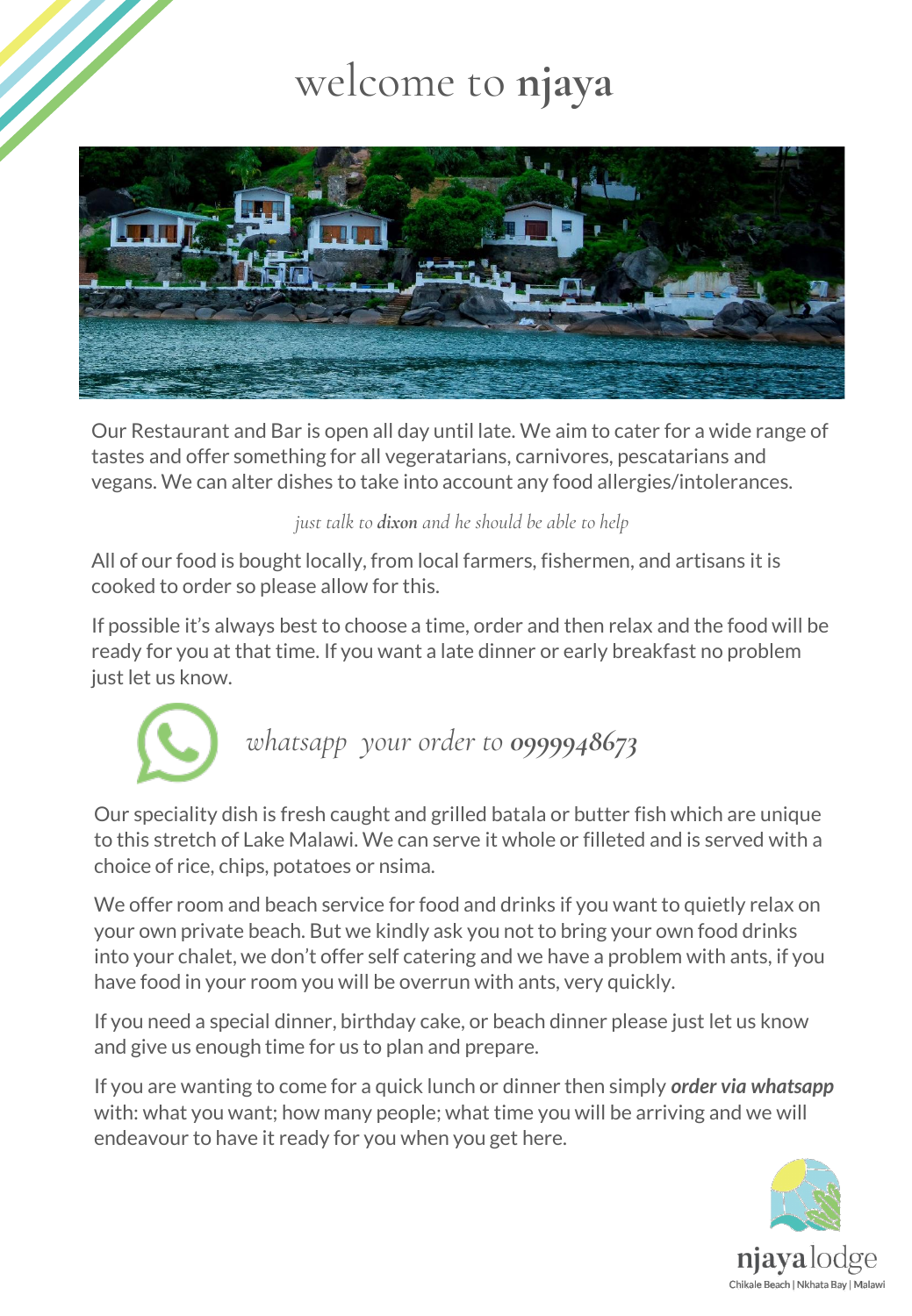## **breakfast**

## **full english**

e de la décimale de la décimale de la décimale de la décimale de la décimale de la décimale de la décimale de<br>La décimale de la décimale de la décimale de la décimale de la décimale de la décimale de la décimale de la dé

| 2 eggs done anyway, 2 pieces of toast, fried Tomato, Onion, Baked Beans and Sausage.<br>Tea or coffee.        | 6,000 |
|---------------------------------------------------------------------------------------------------------------|-------|
| full english - veggie                                                                                         |       |
| 2 eggs done anyway, 2 pieces of toast, fried Tomato, Onion, Baked Beans and Veggie<br>Sausage. Tea or coffee. | 5,000 |
| continental                                                                                                   |       |
| 2 Pieces of toast with Jam, Honey or Peanut Butter. Tea or coffee.                                            | 2,500 |
| Museli with Yoghurt and banana                                                                                | 3,500 |
| eggs 'n' omelettes                                                                                            |       |
| Eggs on Toast-scrambled, poached, boiled or fried                                                             | 3,500 |
| <b>Tomato and Onion Omelette</b>                                                                              | 3,000 |
| Tomato and Onion Omelette with cheese or sausage                                                              | 4,000 |
| Italian Omelette-tomato, onion, cheese & green pepper                                                         | 4,000 |
| on toast                                                                                                      |       |
| Toast (2 pieces) with Jam, Honey or Peanut Butter                                                             | 1,500 |
| Baked Beans on toast with cheese                                                                              | 3,500 |
| <b>French Toast</b>                                                                                           |       |
| Cinnamon and Sugar                                                                                            |       |
|                                                                                                               |       |

## **porridge 'n' pancakes**

| Jungle Oats Porridge- with Honey and Banana | 2,500 |
|---------------------------------------------|-------|
| Maize Porridge- with Honey and Banana       | 2,000 |
| Pancakes-with lemon & sugar or banana       | 3,200 |

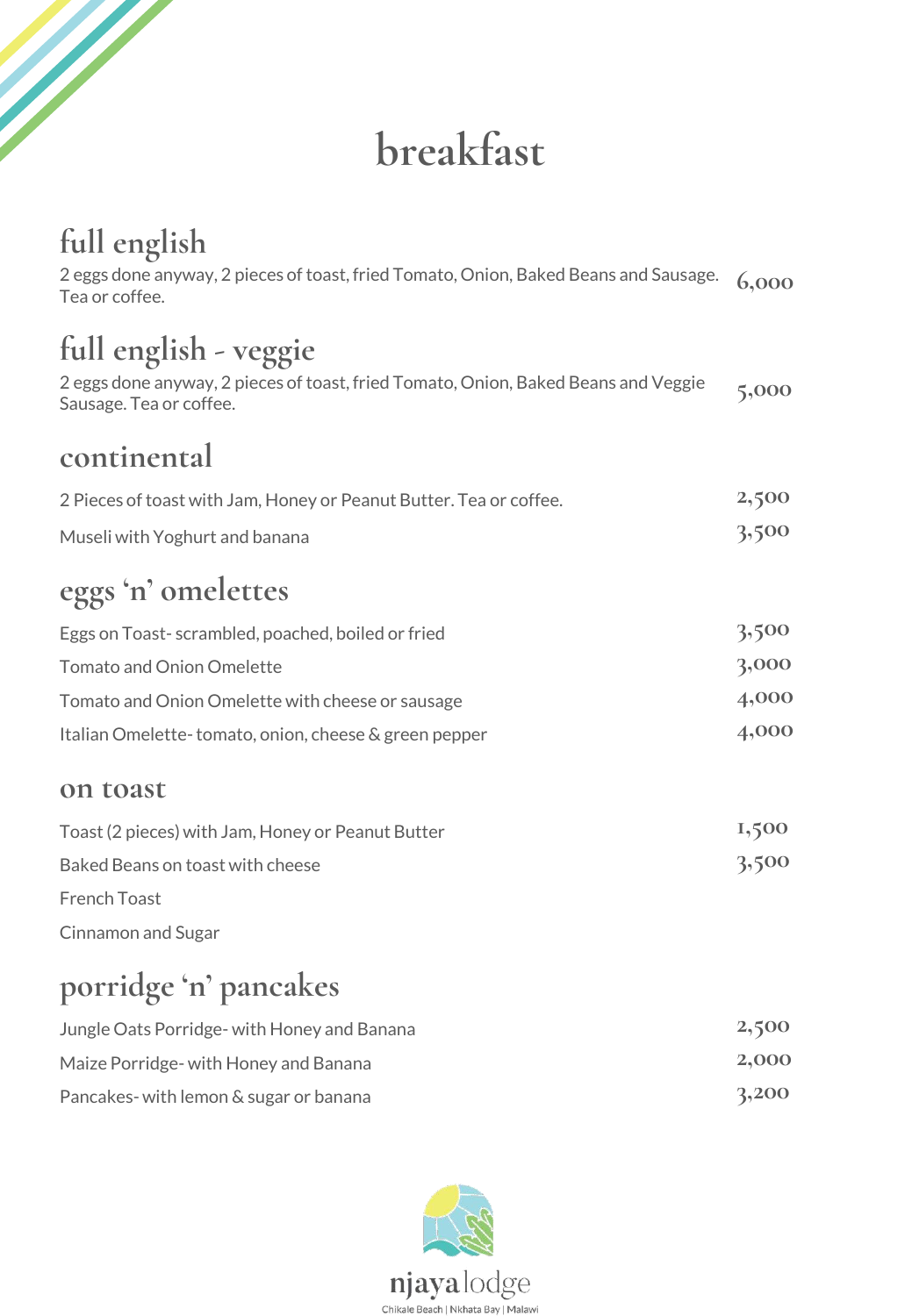## **lunch & dinner**

### **homemade burgers**

a de de la desde de la desde de la décide de la décide de la décide de la décide de la décide de la décide de<br>La décide de la décide de la décide de la décide de la décide de la décide de la décide de la décide de la déc

| served with Chips or Rice and salad garnish        |       |
|----------------------------------------------------|-------|
| Beefburger in a bun                                | 5,500 |
| Veggie Burger (made with nuts and beans)           | 4,500 |
| extra fried egg                                    | 500   |
| extra fried onion                                  | 500   |
| extra cheese                                       | 1,000 |
| with everything extra!                             | 2,500 |
| from the grill                                     |       |
| served with Chips, Rice or Nsima and salad garnish |       |
| <b>Grilled Whole Butterfish</b>                    | 5,500 |
| <b>Grilled Quarter Chicken</b>                     | 5,500 |
| Steak and Chips/rice/Nsima                         | 6,500 |
| stir fry                                           |       |
| Stir fry beef/chicken and vegetable and rice       | 5,500 |
| wraps                                              |       |
| Veggie Wrap                                        | 4,500 |
| Chicken Wrap                                       | 5,500 |
| <b>Beef Wrap</b>                                   | 6,000 |

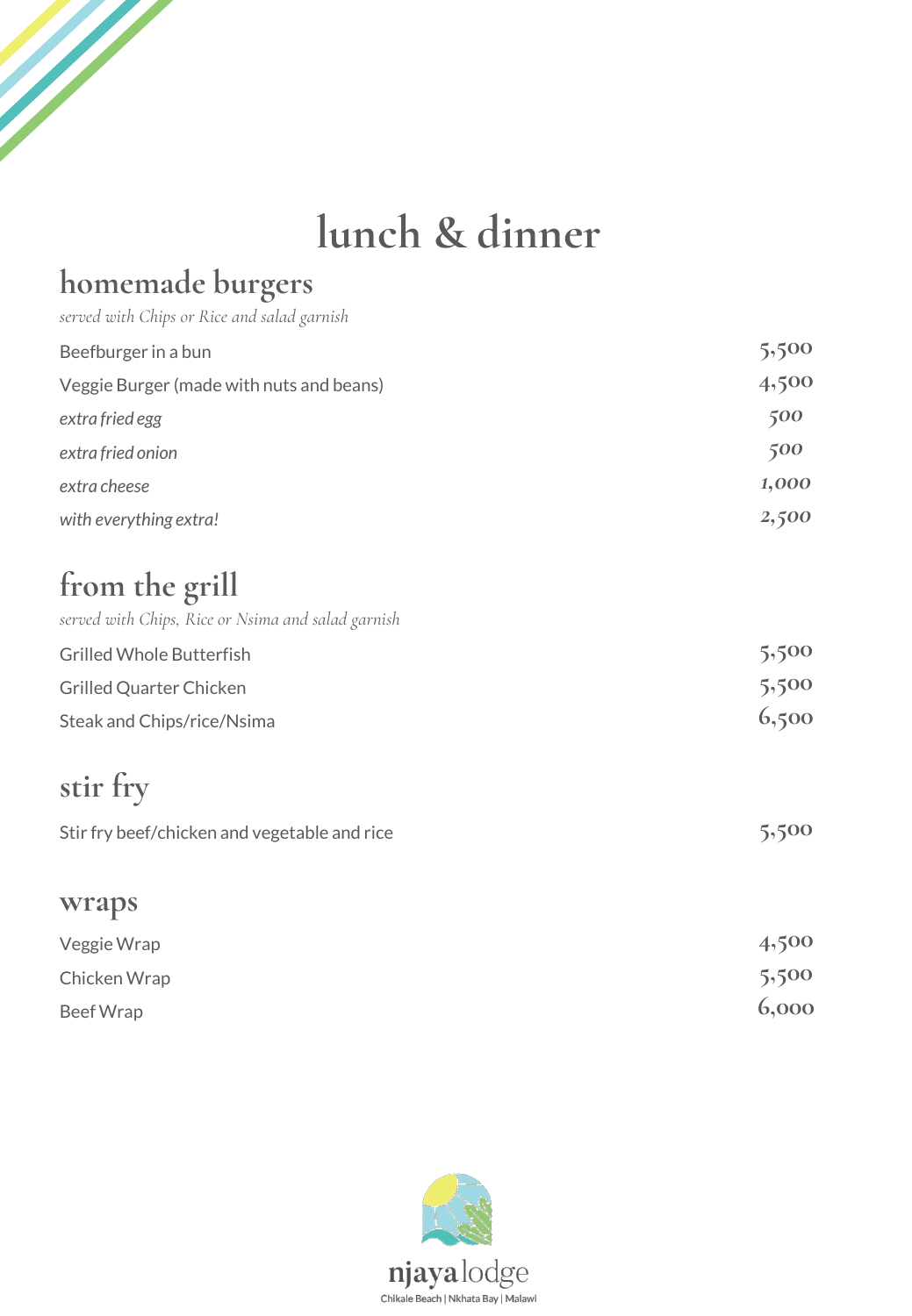

#### **pasta**

W.

| Spagetti Bolagnese           | 5,500 |
|------------------------------|-------|
| Pasta Napolitna              | 5,000 |
| Pasta Siciiliana             | 5,500 |
| currys                       |       |
| Chicken Curry rice and salad | 6,000 |
| Beef Curry rice and salad    | 6,000 |
| Vegetable Curry              | 4,500 |
| byriani                      |       |
| chicken, beef or vegetable   | 6,000 |
| Salads                       | 5,000 |
| Avocado Vinagrette           | 3,500 |

Dinner can be anything off the Menu or various specials that can be prepared to order. If you would like one of the specials please let us know before 2pm. If you would like one of the slow cooker recipes then please give us 10-12 hours notice as it takes at least 8 hours to cook. James our chef is very experienced and versatile so if there is something special then just let us know and give us the recipe and we can see if we can make it.

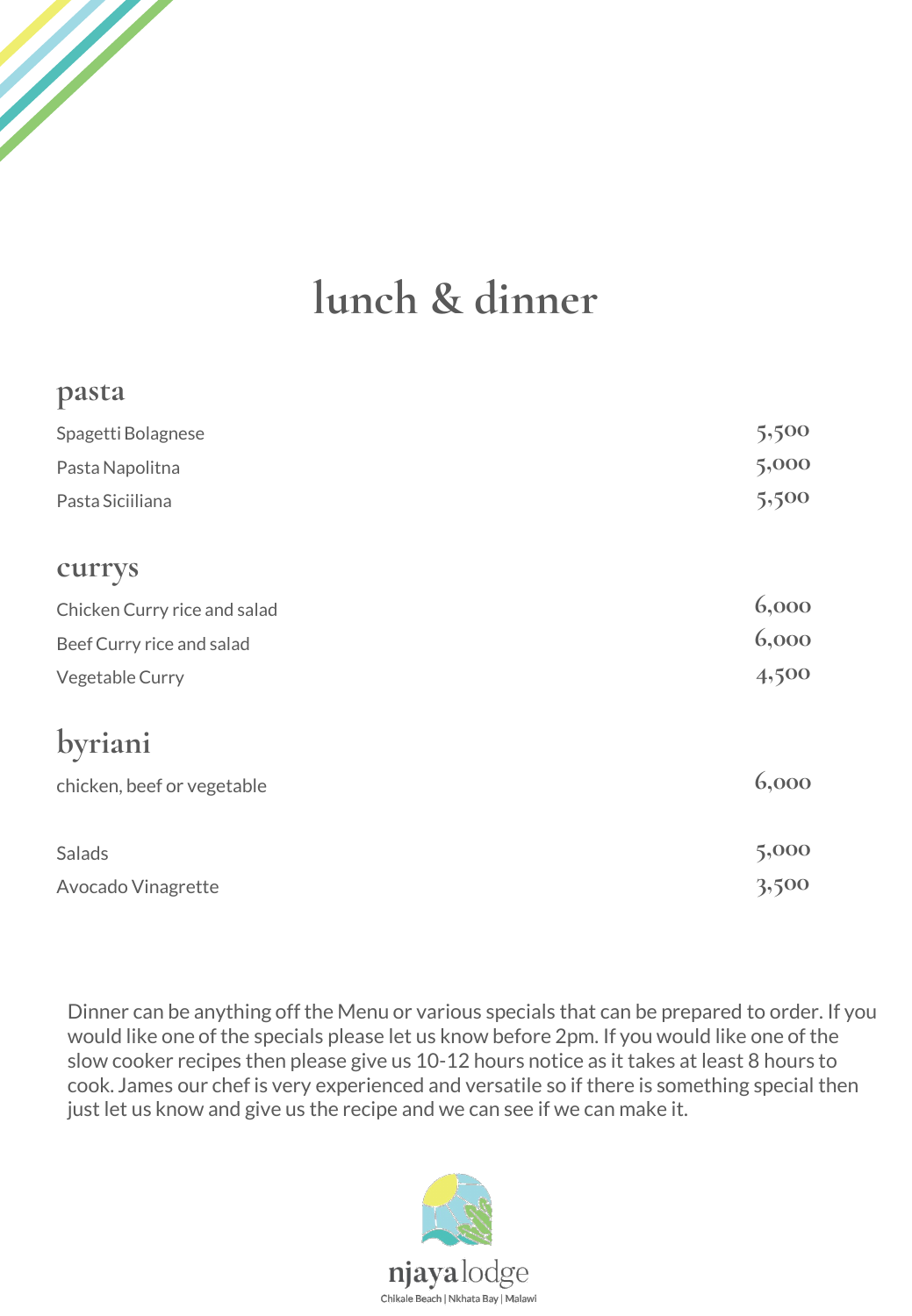# **specials**

e de la provincia de la calcada de la calcada de la calcada de la calcada de la calcada de la calcada de la ca<br>La calcada de la calcada de la calcada de la calcada de la calcada de la calcada de la calcada de la calcada d

### **slow cooker recipes**

| Whole Roast Chicken, cooked for 5 hours with carrots and onions,<br>served with vegetables, Mash potatoes, roast potatoes, chips, rice or<br>Nsima (serves 2/4 people)                         | 15,000                                        |
|------------------------------------------------------------------------------------------------------------------------------------------------------------------------------------------------|-----------------------------------------------|
| Slow cooked Beef stew cooked for 8 hours with carrots, onions<br>beautifully soft, rich and tender meat. Served with Mash potatoes,<br>roast potatoes, chips, rice or Nsima (serves 2, 4 or 6) | 12,000 for 2<br>15,000 for 4<br>20,,000 for 6 |
| Slow cooker short beef ribs cooked for 8 hours with carrots, onions<br>beautifully soft, rich and tender meat. Served with Mash potatoes,<br>roast potatoes, chips, rice or Nsima              | 12,000 for 2<br>15,000 for 4<br>20,000 for 6  |
| Whole Leg of Lamb cooked for 8 hours with carrots, onions<br>beautifully soft, rich and tender meat. Served with Mash potatoes,<br>roast potatoes, chips, rice or Nsima                        | 12,000 for 2<br>15,000 for 4<br>20,000 for 6  |
| Chickpea and Lentil Stew                                                                                                                                                                       | 6,000                                         |
| Chicken livers cooked in rich tomato and onion sauce                                                                                                                                           | 6,000                                         |
| Iskender - Turkish recipe beef, with                                                                                                                                                           | 6,000                                         |
| Fresh cooked Butterfish Large                                                                                                                                                                  | 7,000                                         |
| <b>Vegetarian Option Large</b>                                                                                                                                                                 | 6,000                                         |
| <b>Meat Based Special</b>                                                                                                                                                                      | 7,000                                         |

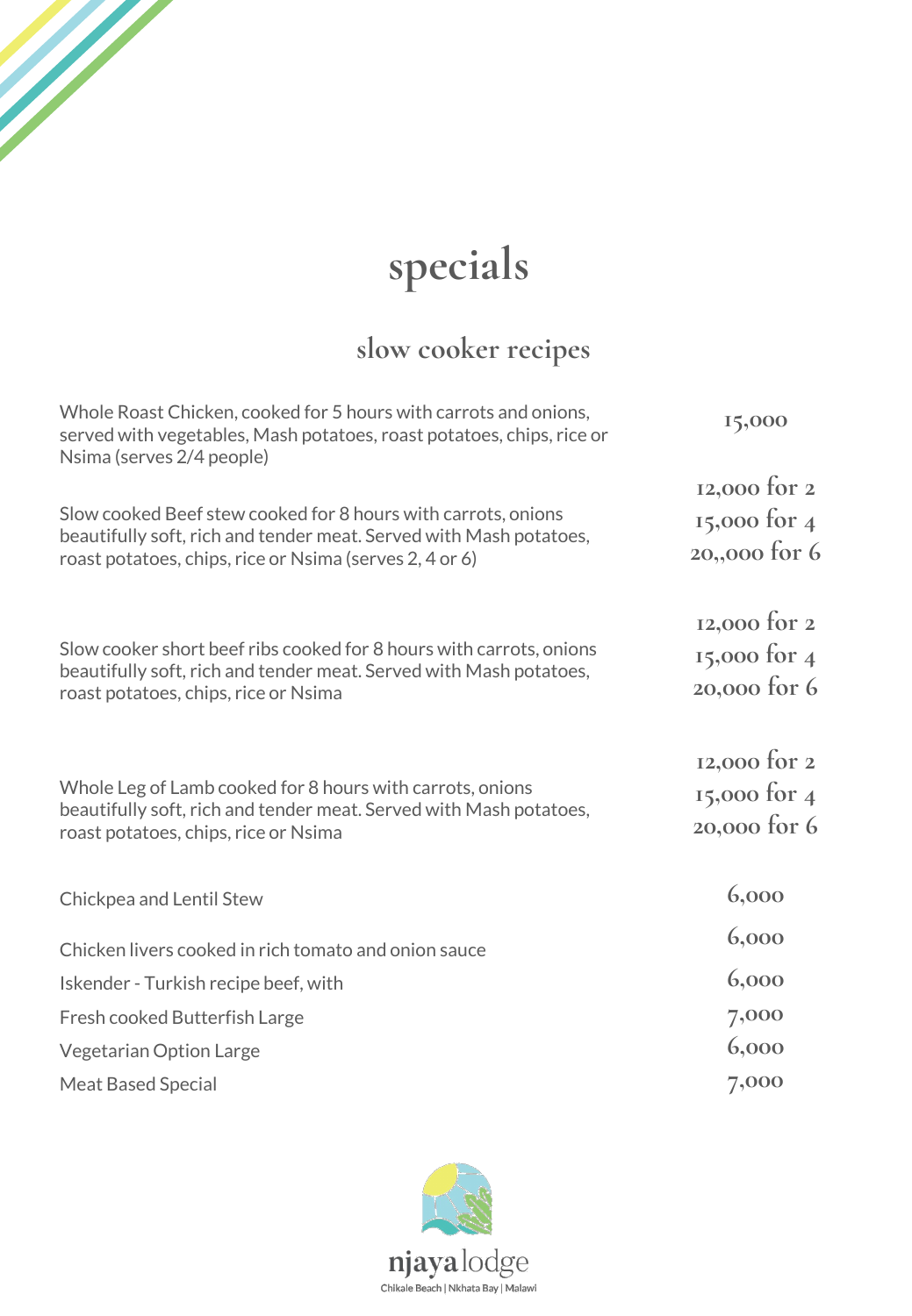## **snacks**

#### **snacks** Baked Beans on toast **3,000** Garlic bread with cheese **2,000** Cheese on toast **3,500** Guacamole and toast **3,500** Plate of chips **3**,000 Samosa (Beef or Vegetable) **2,500** Chicken Wings / Pieces **3,500**

#### **sandwiches**

**September 1988** 

| 3,500 |
|-------|
| 4,000 |
| 3,500 |
| 4,000 |
| 3,000 |
| 5,500 |
| 5,500 |
| 5,500 |
|       |

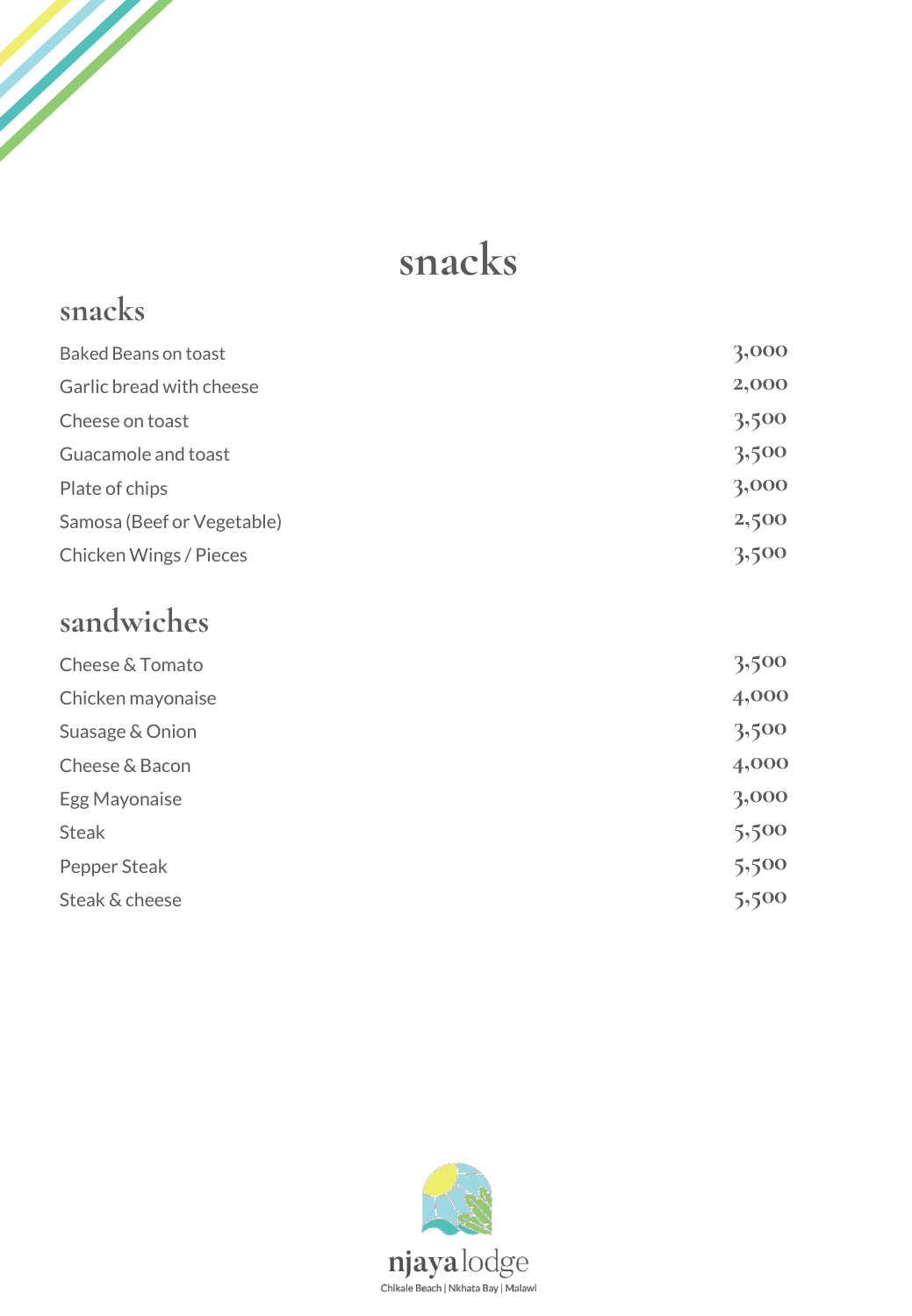## **desserts**

W.

| <b>Banana Fritters</b>                         | 3,000  |
|------------------------------------------------|--------|
| Pancakes                                       | 3,500  |
| Vanilla cake (Whole)                           | 10,000 |
| Chocolate cake (whole)                         | 10,000 |
| Lemon Cake (whole)                             | 10,000 |
| Fruit crumble with custard                     | 4,000  |
| Birthday cake with icing and personalised name |        |
| Vanilla cake (whole)                           | 13,000 |
| Chocolate cake (whole)                         | 13,000 |
| Lemon Cake (whole)                             | 13,000 |

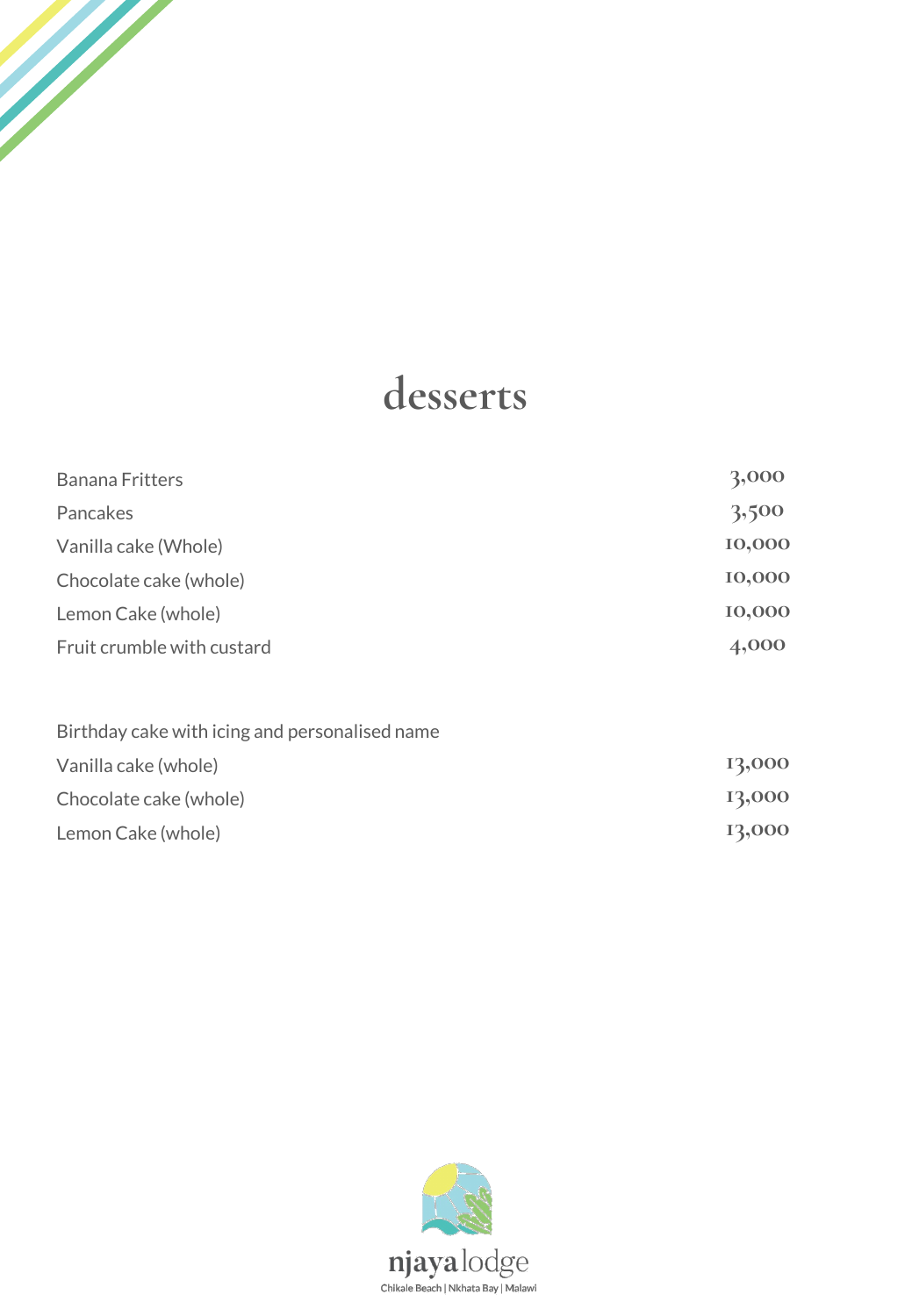## **drinks**

| hot drinks                                                                                                                   |       |
|------------------------------------------------------------------------------------------------------------------------------|-------|
| Coffee (Fresh Ground Malawian) - Cafetiere                                                                                   | 2,500 |
| Coffee - Cup                                                                                                                 | I,000 |
| Tea - Pot                                                                                                                    | 2000  |
| Tea - Cup                                                                                                                    | 1,500 |
| <b>Hot Chocolate</b>                                                                                                         | 800   |
| milkshakes                                                                                                                   |       |
| We take the tastiest ingredients and blend with milk and ice to create the<br>perfect long drink.                            | 1,500 |
| Chocolate / Banana / Peanut Butter / Honey / Vanilla                                                                         |       |
| blended milkshakes                                                                                                           |       |
| Banana & Chocolate / Peanut butter & Banana<br>Vanilla & Chocolate / Vanilla & Banana<br>Honey & Banana                      | 1,600 |
| smoothies                                                                                                                    |       |
| The tastiest flavours blended with the creamiest yoghurt.                                                                    |       |
| Banana / Chocolate / Vanilla / Papaya* / Mango*                                                                              |       |
| refreshers / mocktails                                                                                                       |       |
| The perfect drink that packs a punch and refreshes the soul                                                                  |       |
| Fruit Juice (Orange, Mango, Pineapple- seasonal)<br>The Gilbert - Freshly squeezed lemon juice blended with fresh banana and | I,000 |

muddled with ice and sugar **1,200** *The Dixon* - Freshly squeezed orange juice blended with fresh banana and muddled with ice and sugar